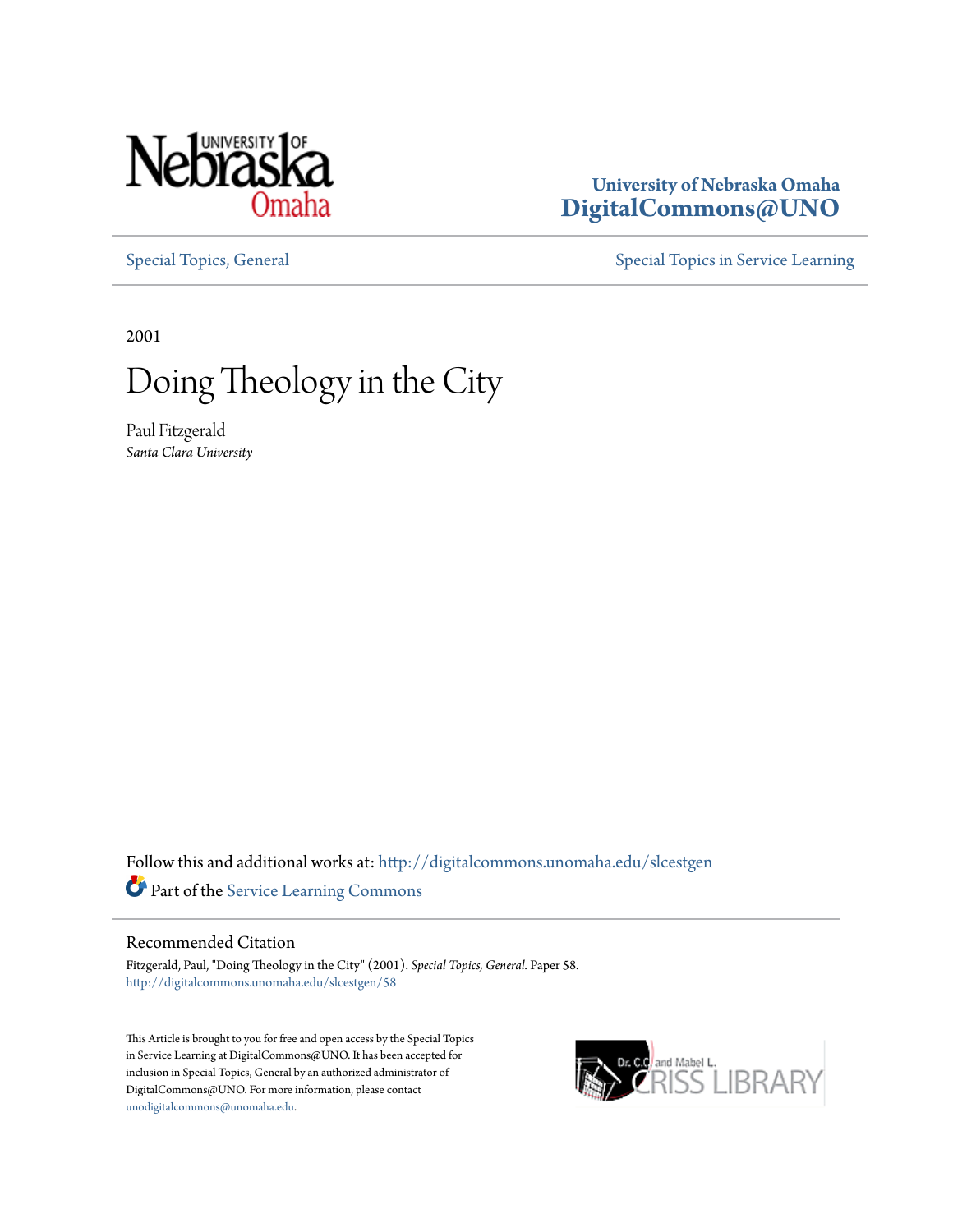

#### **DOING THEOLOGY IN THE CITY by Paul Fitzgerald**

PAUL FITZGERALD, S.J., is an Assistant Professor of Religious Studies at Santa Clara University in California. He recently published *L'Eglise comme lieu de formation d'une conscience de Ia concitoyennete.* 

*The author invites students to walk with the poor and to learn about their faith amid their struggles to survive.* 

The task of theology is often a lonely endeavor. The hush of the library or the archives, the still of the chapel, and the quiet discipline of one's desk are places where theological research and writing unfold, most often in solitary concentration. The classroom on the protected college campus or seminary, the academic conference in large hotels, and even the cherished conversation in the homes of colleagues do open the theologian to other minds and hearts so that theories and insights may be tested in dialogue. However, these exchanges are often located in affluent social contexts which cannot reveal the full import of the self-revealing Word of God. Certainly, the tradition holds that Christian theology is always done in the context of the thinking and worshiping Church, so the theologian is never alone in her or his work. More recently, theologians have become more intentional about the social and cultural contexts within which they theologize. Following the original example of Jesus and the more recent examples of Liberation Theology, Christian theologians have been moving among the poor, especially the nrban poor, in order to discover and articulate a new word about God.

There is, I believe, a scriptural invitation to this type of socially contextualized theology in the seventeenth chapter of Matthew's Gospel, the account of the Transfiguration of Jesus. In an isolated place, high above the tumult of the towns and villages, Peter, James, and John accompanied Christ to a divine summit meeting. There they saw him in glory, and with him were Moses and Elijah. This epiphany gave the disciples a glimpse of the Word's relation to the Law and the Prophets. Perhaps in order better to investigate and contemplate this, the three disciples asked Jesus' permission to set up tents, that they might remain in splendid isolation on the mountaintop of revelation. Their request was left hanging on their lips by the voice of the Father, who identified Jesus as the beloved Son, the favored one, the one to whom they should listen. A we struck, they fell to the ground. When they opened their eyes, they saw only Jesus, and at once he set off, back down the mountain. In order to fulfill their desires both to remain with him and to understand who he was, the disciples had to leave the epiphany on the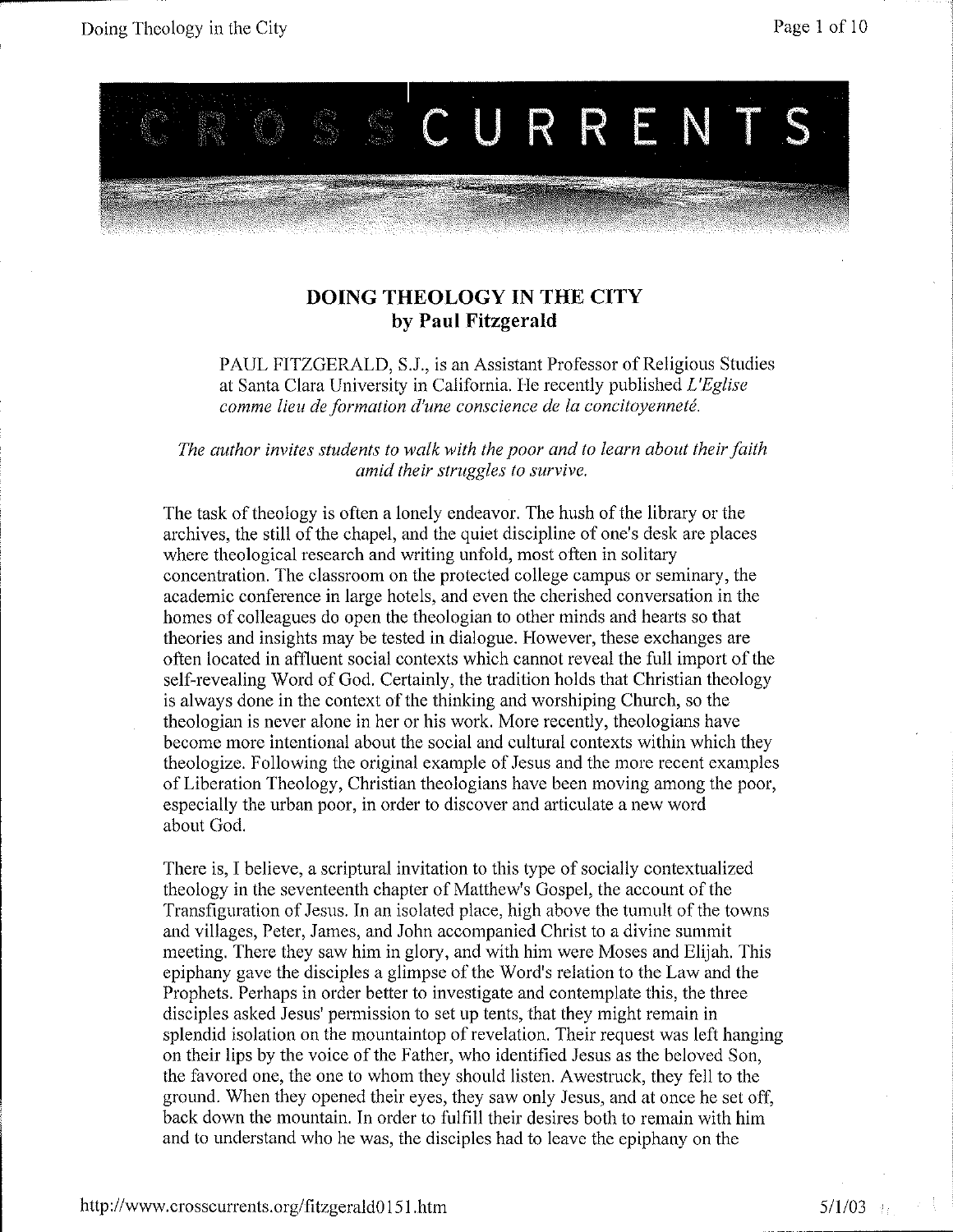mountaintop and follow Jesus down into the villages. To make sense of the faithvision (i.e., to theologize), the disciples had to accompany Jesus into the homes of sick and suffering people, into the palaces of pride and injustice, into the temple grounds of plots and confusion. These are the places Jesus desired to be. It was here, in the context of Jesus' interaction with people -- especially the poor -- that the disciples searched for the meaning of the Christ event.

Like these first disciples, contemporary Christian theologians who wish to say something meaningful about Jesus are invited to follow him out of the library, the chapel, even the university, and into the city, where he still moves among the people. In the city, we are challenged to see and hear and encounter Christ again and again, "in ten thousand places, / Lovely in limbs, and lovely in eyes not his / To the Father through the features of men's faces."(l) If we do so, then the Christ whom we discover anew in the lives of the poor and through the eyes of the marginalized will be the Christ whom we teach. Therefore, the city affords all students of theology, whether professors or undergraduates, a similar opportunity to contextualize their theological study within living human communities that reveal unique and essential aspects of the Christian tradition as well as offer a way into the ongoing Christ event.

## **Service-Learning Placements for Undergraduates**

"My head spun amid the deafening screams and the frenzy of activity.""! was nauseated by the stench of urine and sweat." "My stomach was knotted in fear as I saw these unkempt men approaching." These are the reported reactions of undergraduate students on their first day working at, respectively, a family shelter, a convalescent hospital, and a soup kitchen. For the length of an academic term they were participant-observers, playing with the children of very poor parents, conversing at the bedsides of the dying, and serving meals to the homeless. These students were also learning theology: gathering data, testing hypotheses, discarding inapt models and stumbling upon new insights as they participated in an undergraduate course in Catholic Social Doctrine that I teach at Santa Clara University. Over the space of a few months, the poor people who had previously floated on the margins of the students' worldview moved to the center of their attention and concern. "Since these children deserve a good education, love and support from society, their families should be strengthened." "The dying should not be abandoned by society, even if their families have disappeared." "We can only solve the problem of homelessness if we truly empathize with these people, hearing their stories and weaving them into the story of the whole community." When asked to ground these prudential judgments and social prescriptions in theological language, students readily adopted and adapted the narratives that Jesus used to describe the Kingdom, or the theological language in the Book of Genesis that describes human persons as created in the image of God. The innovative articulations of these undergraduates, gained by coupling rigorous study with social engagement in the worlds of the poor, are fine testimony to the effectiveness of service-learning for teaching theology to college students.

Over the past few decades, service-learning has become a common feature in the curricula of many colleges and universities across America.(2) There are many forms and a great range of intended outcomes for various service-learning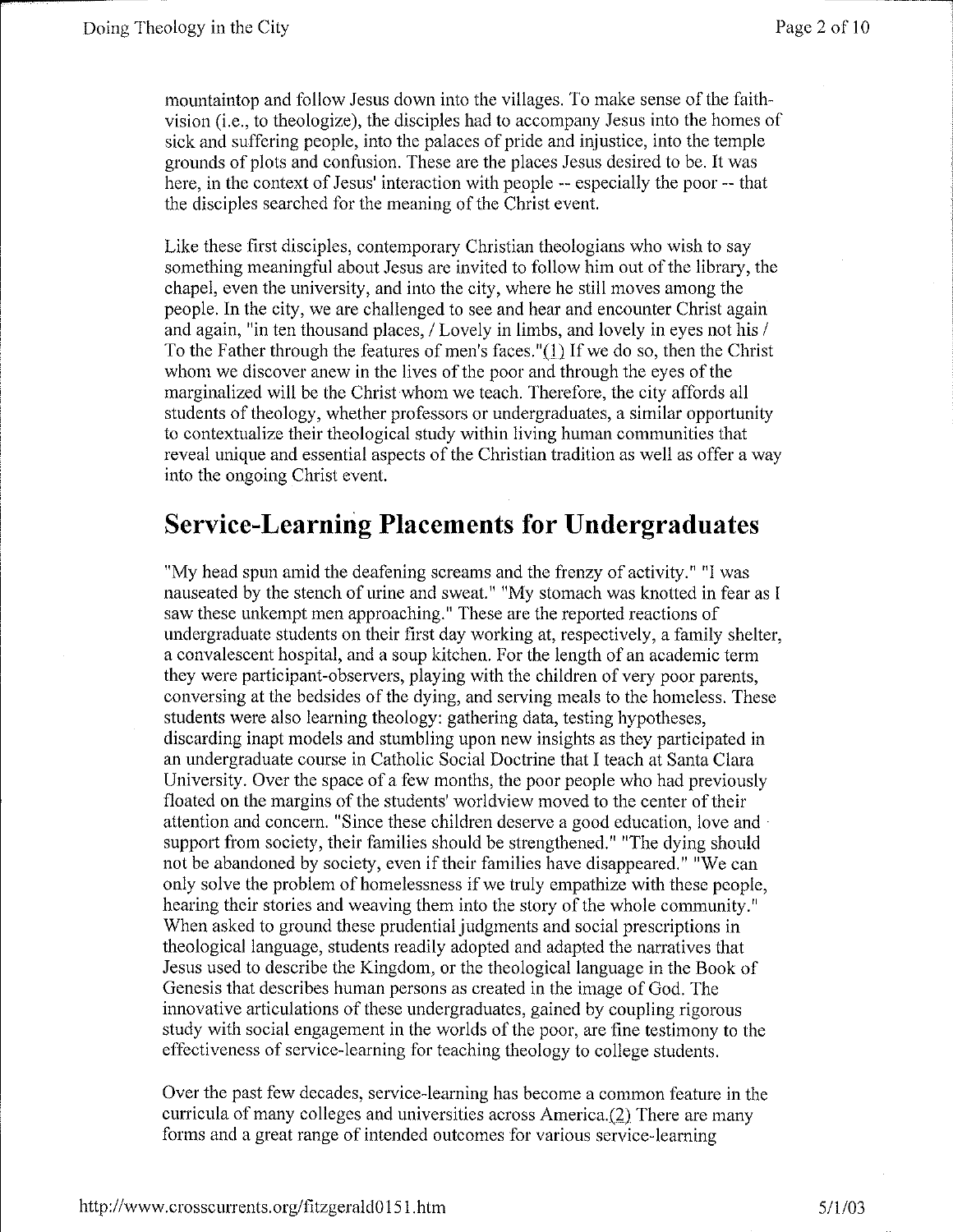programs, so we must begin by making some distinctions and narrowing our focus. Here I mean to explore the value of a respectful presence among the urban poor that allows for the development of true conversation about the subject matter of theological study. Such participation in human communities serves as an essential context wherein the Judeo-Christian tradition in general, and the Roman Catholic theological tradition in particular, can be engaged, appropriated, and, indeed, extended by students. These persons enter into true dialogue with essential texts, the professor, classmates and interlocutors gained by means of a servicelearning placement. A placement at a social service agency allows students to grapple not only with the "what" of poverty -- and not simply with the "how" of social or political remedy-- but also with the "why" of faith-based ethical advocacy for human persons in difficulty. In fact, it is this third level of articulation that is most difficult for students: they need help articulating the normativity that undergirds their real generosity and their deeply felt sense of justice. Sustained dialogue with poor people on the margins of society is marvelously effective in bringing students to explicit clarity about the hardest questions of faith and justice.

Service-learning differs from the many forms of volunteerism which students may have performed during their High School years in that service-learning is always linked to an academic course that includes a rigorous intellectual discipline.(3) The subject matter of the academic component of the course (e.g., Modern Languages or Anthropology or Law) will determine the hermeneutic that should structure the interactions at the placement. Service-learning differs from internship or practicum (where already mastered classroom knowledge is then applied) because the experience at the service-learning placement has a real, normative role in the interpretation of theories discussed in class. The experience at the placement affects how students interpret texts and how they judge their interpretations. In the case of theology, key hermeneutics for the whole exercise arise from the central questions, concerns, and symbols of the faith tradition -- from the mysterious and gracious movement of God into our lives, our cares, and our commitments. Communities of the poor provide an essential and inalienable learning environment for the theology student. As the students serve the poor, the "poor" - who always have and always will play a central role in salvation history -- serve as hosts and teachers to the students.

The insights which support this new teaching strategy are not new. Five centuries ago Ignatius of Loyola (1491-1556), founder of the Society of Jesus (Jesuits), was already employing social context as an essential component of theological reasoning. In 1545, when Pope Paul III convened the Council of Trent, he asked Ignatius to send him three Jesuits who would serve as the Pope's personal theologians at the council. Diego Lainez, Alfonso Salmerón, and Pierre Favre were sent, but the latter died en route from Spain and was replaced by Claude Le Jay. Ignatius instructed them to be "slow and amiable of speech ... listen closely, the better to understand the speaker's point of view.  $\ldots$  give countervailing reasons [to your own propositions] in order not to appear partial or to inconvenience anyone ... "(4) In a word, Ignatius wanted his men to listen attentively to others, be sensitive to their ideas and opinions, and to put forth their own positions in a spirit of true humility. To give them the proper context within which to develop and maintain purity of heart as they participated in theological debate at the highest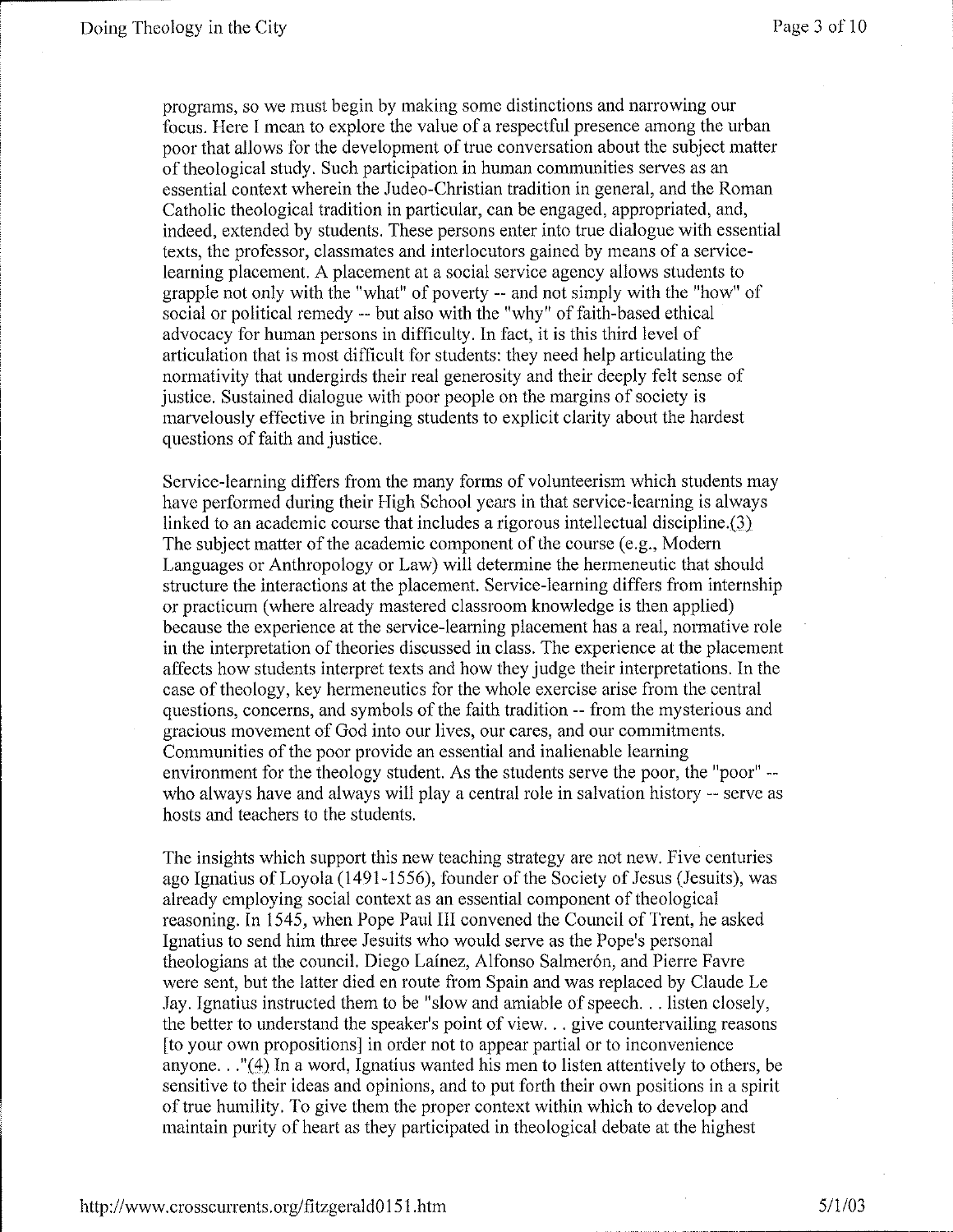level of the Catholic Church, Ignatius directed the three Jesuit delegates to live with and like the poor of the town, hear their confessions, preach in the streets, and tend the sick in the most wretched of the town's hospitals.

Beyond the value of poverty as a context for the development of humility and piety, I believe that Ignatius saw an added value. He knew that social context affects how a person reads Scripture and tradition; it must also affect how one does theology. **In** his method of prayer, Ignatius developed the use of the imagination so that he might place himself into the full social reality of the Gospels scenes (often marked by great poverty, illness, social exclusion, injustice, etc.), the better to appreciate and come to know intimately the fullness of the Christ event. In the movement from contemplation to action he had a similar desire for rootedness in the social context of the poor. In his mystical encounter with God at La Storta (in a wayside chapel on the road to Rome) Ignatius asked the Father to place him with the Son -- with Christ poor, Christ crucified, Christ scorned and discounted -- so that Ignatius might *gustar* y *sentir,* taste and sense the world from Christ's vantage point. Ignatius had fallen in love with God become human, a kenotic God, Emmanuel. **In** the spiritual tradition which Ignatius founded, the person discerning her or his vocation asks for the grace to stand with Christ's poor, to serve them, to befriend them, and to listen to their expressions of faith so as to be closer to Christ among the poor. This holy desire dovetails nicely with the strategy of service-learning. To enter into reflective and prayerful dialogue with the poor furnishes the student with the possibility of seeing Christ through the eyes of those among whom Christ wished to be.

Service placements at, for example, senior centers, shelters for battered women, and AIDS hospices afford students the opportunity to develop relationships with people "in poverty," broadly conceived. Multiple visits give students the chance to go beyond first fears and initial impressions. Extended conversations allow trust to grow in the hearts of visitors and hosts alike. Students gain confidence in their abilities to enter into conversation with people in situations very different from their own. With time, students can go beyond pleasantries to a level of dialogue that allows for theological reflection *with,* and not just *on* or *about,* the poor. Service-learning placements also give theology students an entree into multiple cultural worlds so that they can become conscious of their own cultural biases even as they learn about other possible worldviews.

A large part of university-level theological study is devoted to making belief more complex. Late adolescents and young adults typically discover at some point that the theological articulations learned in childhood are no longer adequate as they reconsider major life questions in the light of adult faith. Contextualized theological study helps students to move beyond simple answers to complex questions. It also helps students outgrow naive belief in their own objectivity. This sometimes painful, often disconcerting process is advanced by the give and take of true dialogue. Service-learning placements help students to avoid the lurking danger of complete relativism, the postmodern mistrust of all meta-narrative and any normativity, and the surrender to utilitarian individualism. Christian faith proposes norms and principles that do in fact claim a certain absolute priority because of the ultimacy of the One who is self-revelatory. The cry of the poor for justice and for bread, as challenging as it may be (especially if it obliges a person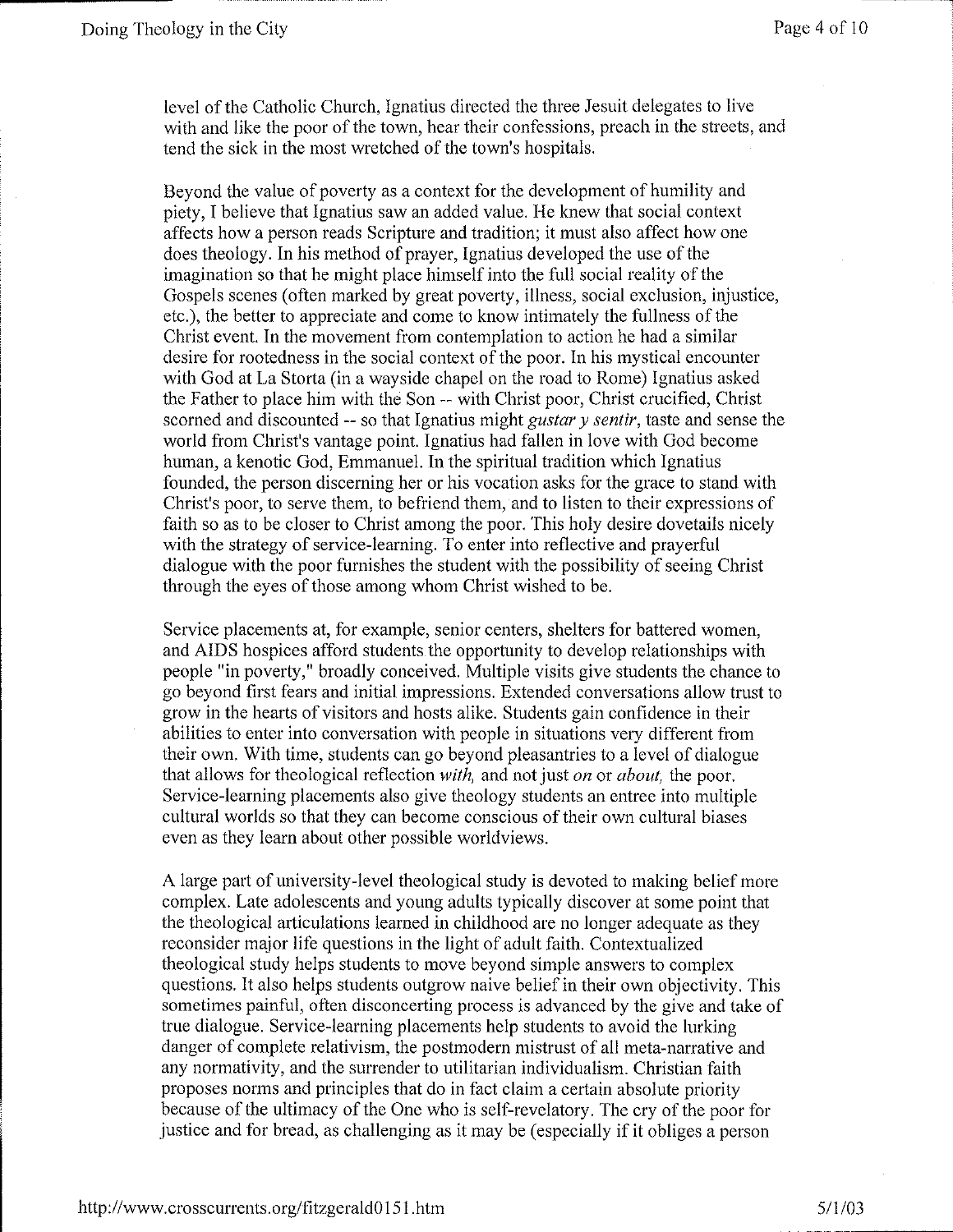to renounce advantage, comfort, and power voluntarily), gains credibility and attractiveness when it is heard directly from the poor, and from poor people whose humanity has become manifest through sustained conversation.

In my experience, Catholic social doctrine becomes intuitively compelling when it is engaged from the vantage points of the poor and within specific social contexts of human marginalization and suffering. The proximity to crisis and tragedy brings an urgency to the examination of that hierarchy of truths about God and the world that are revealed in the life, death and resurrection of Jesus Christ. The practical solutions to social problems may not be easy, and the specific demands of God may not be clear, but students' experience of struggling with difficult theological questions in the context of the real social world of the poor underlines the seriousness of the questions and the value of their pursuit. Further, learning to theologize in conversation with the poor is itself creative -- the back and forth reveals added layers of meaning about God and humankind, even as it affirms the perduring mystery of God.

The reciprocal movement between the service placement and the classroom mirrors an important aspect of the training that the Society of Jesus organizes for its own men in formation. Jesuits in training (often called Scholastics) begin with a two-year novitiate program. Even as they are deepening their habits of prayer and reflection, they engage in transformative experiments that cross political, economic, and cultural boarders. This process of placing themselves among "the poor," broadly understood, is continued and deepened during Philosophy Studies and during the period of practical work that follows, often called "regency." All these experiments provide a great deal of personally important experience to be reflected upon in spiritual direction. These years of engagement and reflection lay a good foundation for a more sophisticated and variegated hermeneutic with which to engage theological studies, which follow upon the years of regency. All undergraduate students can profit from this kind of "back and forth" of service and study that is so deeply a part of Jesuit spirituality, a programmatic way to foster the lgnatian ideal of the "contemplative in action." Service-learning supports the possibility that a person's original intentions of generosity can be married to intellectually sharpened, academically probed skills and insights so that practice can become praxis and sentiment can become strategy. The importance of actual engagement in real social situations is crucial; developmental theorists Thomas Cook and Brian Flay remark that we are more likely to act ourselves into new ways of thinking than think ourselves into new ways of acting.(S)

The benefits of contextualized theology studies extend well beyond the desired goal of a better understanding of the tradition. For those students who are and will remain practicing Roman Catholics, a developed theological sensitivity to the catholicity of the faith (i.e., its unity in diversity, or better, its universality through its complexity) will make them agents for ever deeper communion in an ever more multicultural Catholic Church. The multiplicity of Catholicisms in North America has long been the fact and is more recently becoming the accepted norm. Greater sensitivity to, and curiosity about, the great richness of diverse cultural instantiations of Catholicism requires an ever greater ability for members of the Church (both for folks from mainstream society and for those upwardly mobile students from historically marginalized communities who will enter the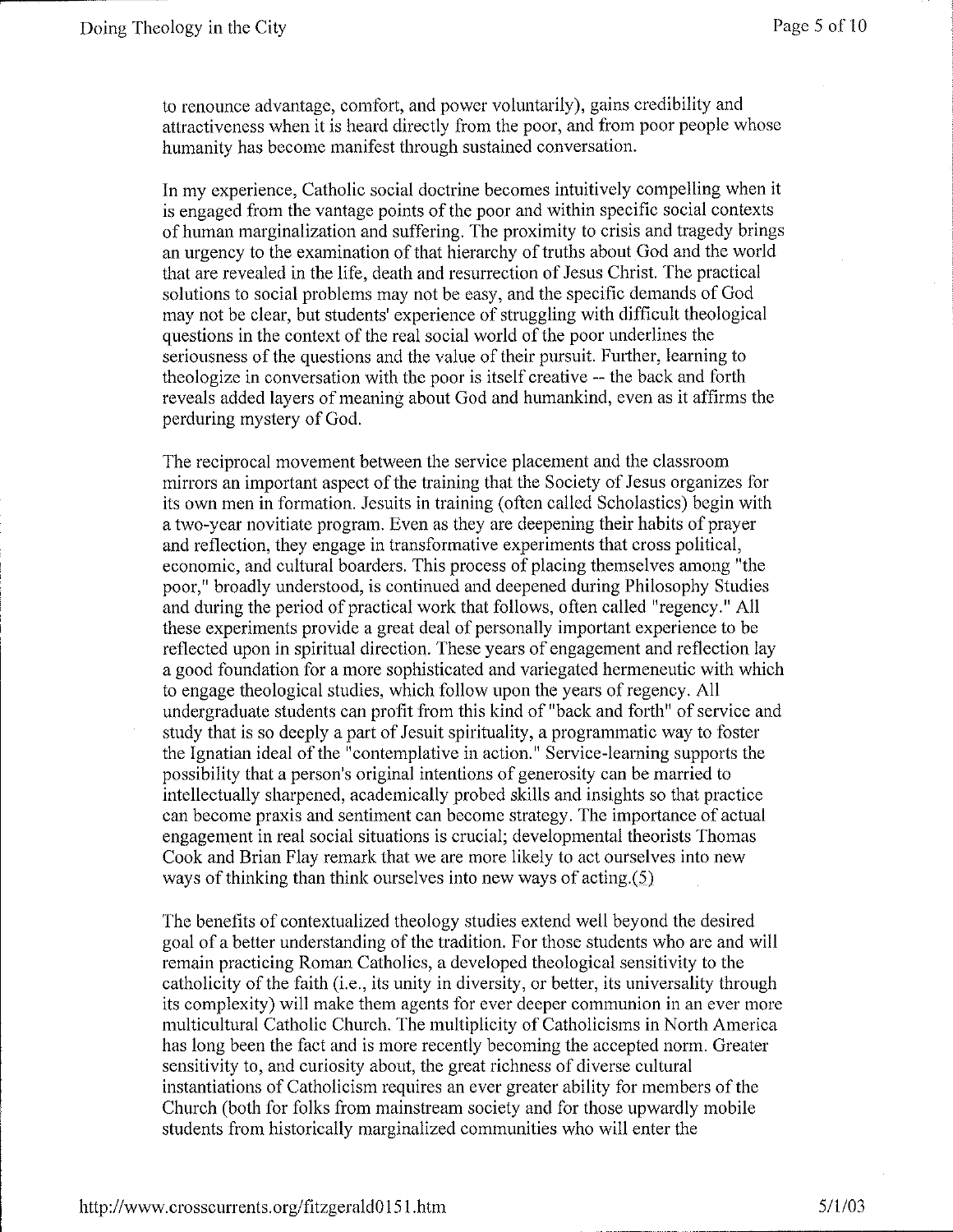mainstream thanks to a good education) to be able to read, enter into, appreciate, and learn from other cultures. Beyond the Catholic Church, the ever greater and more appreciated multiculturalism of North American society means that these same habits of the mind and patterns of the heart will be ever more essential for all our students, who will assume positions of influence in professional and civic life after graduation.

I live and work in the Santa Clara Valley, known worldwide as the Silicon Valley, formerly known as the Valley of the Heart's Delight. In one of the richest places on earth, I invite students to walk with the poor and to learn about their faith amid their struggles to survive. The students make a conscious choice to shift their gaze from the richest, the fastest, and the latest to the poorest, the slowest, and the least connected. In so doing, the students move to the margins of society, to those blank spaces which normally funnel our attention toward the "important text" at the center of the page. In this they do as Christ did when he took women, children, foreigners, and the sick from the edge of the crowd and stood them in the midst of the assembly. Jesus did this to actualize the Reign of God, for the effects of his actions were to remind his hearers of the inalienable humanity of the poor. This type of action was both pastoral and prophetic, for it was both for the good of the person and for the well being of the whole human family.(6) By engaging in service-learning placements, students confront the self-revelation of God in Scripture and the tradition in conversation with the people at the agencies where they are working. The placement gives them questions to ask the texts; the texts challenge them to see the fuller reality of the people at their placement, to see what is and intuit what ought to be. In the great conversation that envelops the placement and the classroom, students theologize in the difficult overlap between multiple contexts: their own personal histories, the life world of the poor, and the culture of inquiry in the university. What they tend to discover is that the poor continue to have a certain pride of place in the greater communal discernment of the past, the present and the future of God's steadfast, saving love.

The important work of theological education is, in my view, essentially the formation of men and women for adult membership in the Church, a vocation to active participation in the Church's primary mission, the evangelization of culture --i.e., to bring the Word and the world into fruitful conversation. This involves not merely the transfer of information, nor simply the inculcation of skills, nor only the sharpening of prudential judgment, though all these are essential elements. There is also a passion for the truth of God that can and must be imparted, and I believe that it must first be modeled. Living human communities can do this. It is transformative to listen to human beings telling their stories in their own homes, in their own churches, in their own neighborhoods. It is absolutely fascinating to hear people speak of a God who is close to them, even as they struggle to make sense of scandalous human sin and God's irrevocable promise.

## **The Work of Theology**

The teaching church is also the learning church, just as every good teacher remains a good learner. What theologians ask students to do must also be integral to the life and work of the theologian. Since it involves human communities,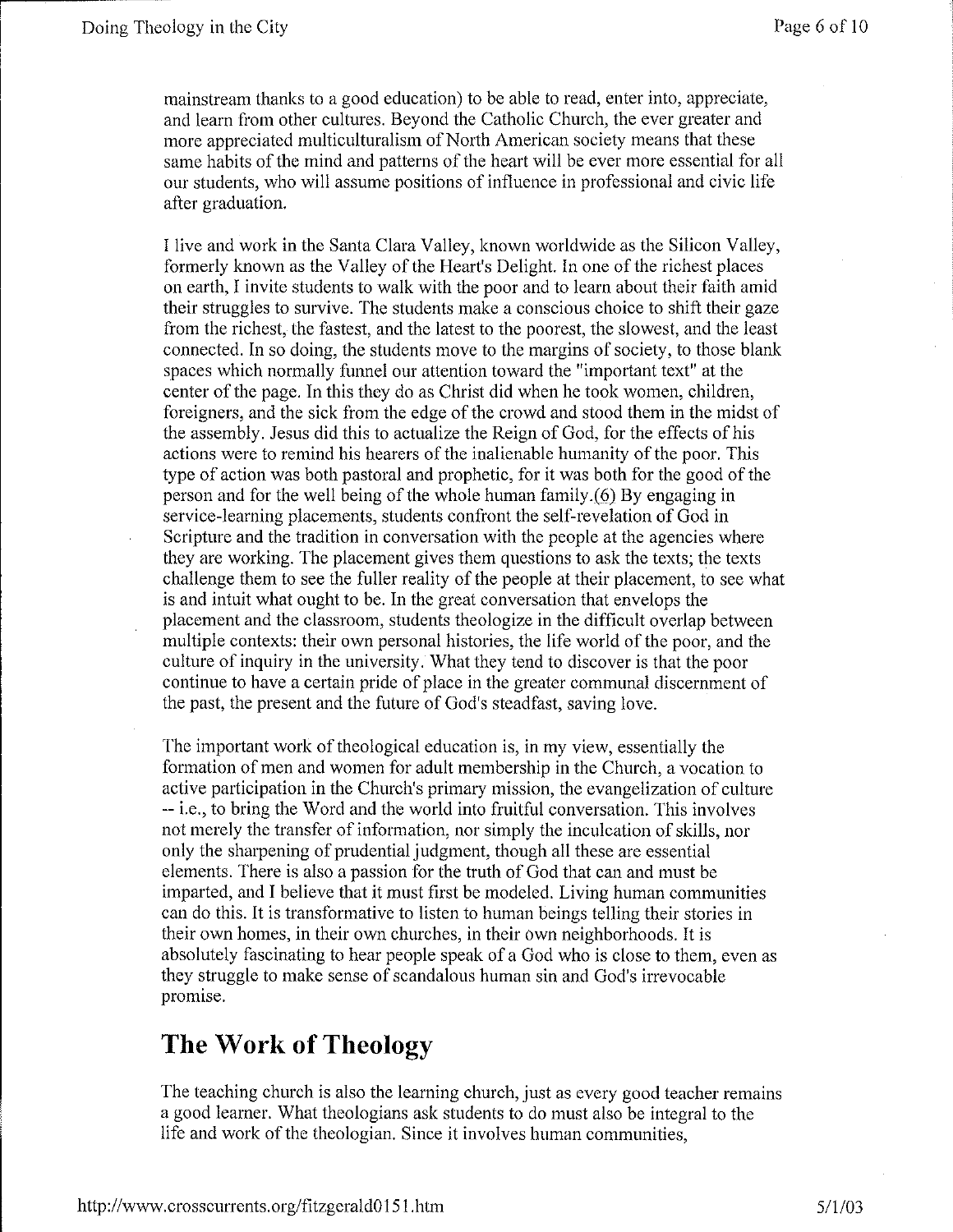theologizing in the context of the nrban poor requires careful consideration. The poor are not the subject of research in the classical sense of controlled experiments and objective observation, nor is the movement into these communities the same as a trip to the library, to the archives, or even a short visit to a distant and exotic land. Institutionally structured, ongoing relationships between university-based theologians and urban communities of the poor invite the development of participant observation, fellowship in worship, and sustained dialogue which supports a common exploration of the meaning of faith. As St. Anselm continues to remind us, theology is faith seeking understanding, and ever more so, we know that this search takes place in the context of the specific communities to which we belong. Memberships in such communities are limiting and freeing at the same time, as Karl Mannheim reminds us.{7) A person's point of view is always partial, always biased, for there is no Archimedean point, no vantage outside of social reality to afford us an objective view of our selves and onr world. We can only view reality from within a life-world, and so we can only hope to make our view more complex, and critique our bias, if and as we move into other life worlds. Perhaps we can venture no further than the boarder areas of these new-to-us lifeworlds. Modesty and candor impose on us the admission that we cannot be fully at home in multiple cultural worlds, but we can live the discomfort of being a regular guest in the world of the nrban poor. There we may yet discover some new fruit that grows on the grafted limb of the tree at the juncture of two worlds. Through the engagement of multiple perspectives, and especially through perspectives that integrate lived faith commitments into their very being, we can gain a more catholic view, a more nuanced and complex view, and thereby a greater understanding of the truth beyond onrselves, a truth that attracts and impels us, a truth that grasps us fully even as we only grasp at it.

Many theologians have come to know the value of contextualized, hermeneutically self- and community-conscious research and writing. No finer example can be found than Bill O'Neill's work on the inclusion of the poor in the tasks of Christian Social Ethics. $(8)$  He makes the following point, which I think is key: "The epistemic or hermeneutical privilege of the poor, we may say, rests not in canonizing a particular point of view, but rather in revealing the partiality of [all] illusory or coerced consensus -- the 'systematic distortions' [quoting] Habermas] of our communicative interaction. "(9) If the theologian remains ensconced in the library or the archives and does theology in conversation solely with one's peers, the fruit of this research would most likely engage crucial questions from within a single cultnre, most probably a middle class, academic, modern or postmodern one. There are, of course, other worlds just across town, life-worlds which we ignore at our peril.

Roberto Goizueta tells the story of a rather urbane abbot, the rector of the Basilica of Our Lady of Guadalupe, in Mexico City, who was forced to resign his post in July 1996 following the huge public uproar that ensued when he was publicly quoted as dismissing the historical reality of Juan Diego. More than impolitic, this event illustrates the dangers of theologizing apart from the lived faith of the Chnrch, and apart from the faith commitments of the people at the base of the Church. Goizueta opines that any theology done apart from the lived experience of the poor will fail to grasp the fullness and the integrity of the Christian tradition. "The increased attention to popular religion *as praxis,* as the starting point of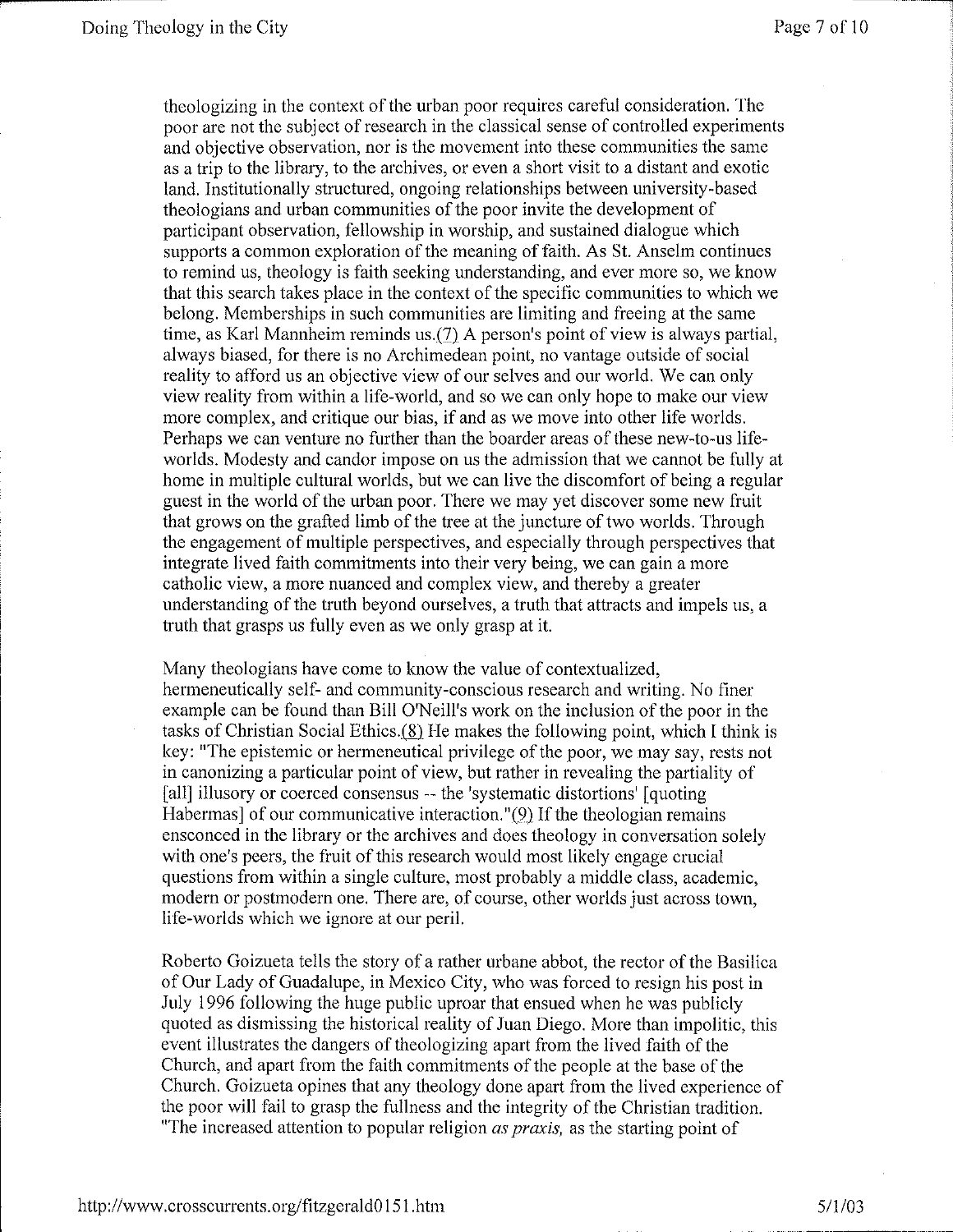theology, brings to light those aspects of [Gustavo] Gutierrez's method too often underappreciated in the past, namely, the specifically *Christian* aspects of his definition of theology: 'critical reflection on Christian praxis in the light of the Word.' " $(10)$ 

To do theology in the context of communities changes the way we do theology, changes our concerns, exposes our biases, and suggests new avenues of exploration. Don Browning talks about this under the rubric of Practical Theology, an approach to theologizing that brings practical concerns into the process from the outset. "The theologian does not stand before God, Scripture, and the historic witness of the Church like an empty slate or Lockean *tabula rasa* ready to be determined, filled up, and then plugged into a concrete, practical situation. A more accurate description goes like this. We come to the theological task with questions shaped by the secular and religious practices in which we are implicated - sometimes uncomfortably." $(11)$ . By placing ourselves in the social context of the urban poor, we can surface preexisting theories, biases, assumptions that undergird and influence the theology which we have done. Further, by participating in the religious practices of the poor, we can open ourselves up to new ways of viewing the world, new ways of conceiving God.

Browning goes on to suggest that it is in moments of crisis, when religious theory and practice are so out of joint that they are unable to afford solutions to major community problems, that we are forced to construct a new integrity of theory and practice. This reconstruction begins with practice, with the lived faith of the community. While I agree with him, I think too that there is a way that members of the middle class can and often do avoid facing the many current crises of the poor: high crime rates, high poverty rates, high incarceration rates, high rates of illness and low access to medical care, decent education, economic opportunity, social respect, and political power. By agreeing to leave our protected enclaves, we can proactively move into social settings where our theologizing may become rooted in the lived faith of urban communities of the poor, and there we can seek for a new integration of theory and practice. We can purposefully choose to enter the crises in which the poor live. We can give them a preferential place not only in our care but also in our thought.

What I am suggesting is that, by placing our students and ourselves with the poor, and by sharing faith with them, we will enrich our theological thinking to address problems in new ways and find new solutions. Christian theologians fulfill their vocation by remaining with Christ and searching for new words that will say something meaningful about Christ. In the twenty-fifth chapter of his Gospel, Matthew reports Jesus' clear conviction that he remains always present among the hungry, the naked, the imprisoned, the ill. Indeed, Jesus identifies with them in an absolute and categorical manner. Today's cities are the places wherein students of theology can encounter Christ again, where they can test out in rigor and dialogue the insights and the intuitions they first heard whispered on the mountaintops of retreat and withdrawal.

## **Notes**

1. [Back to text] Gerard Manley Hopkins, S.J., "As Kingfishers catch fire" in *The*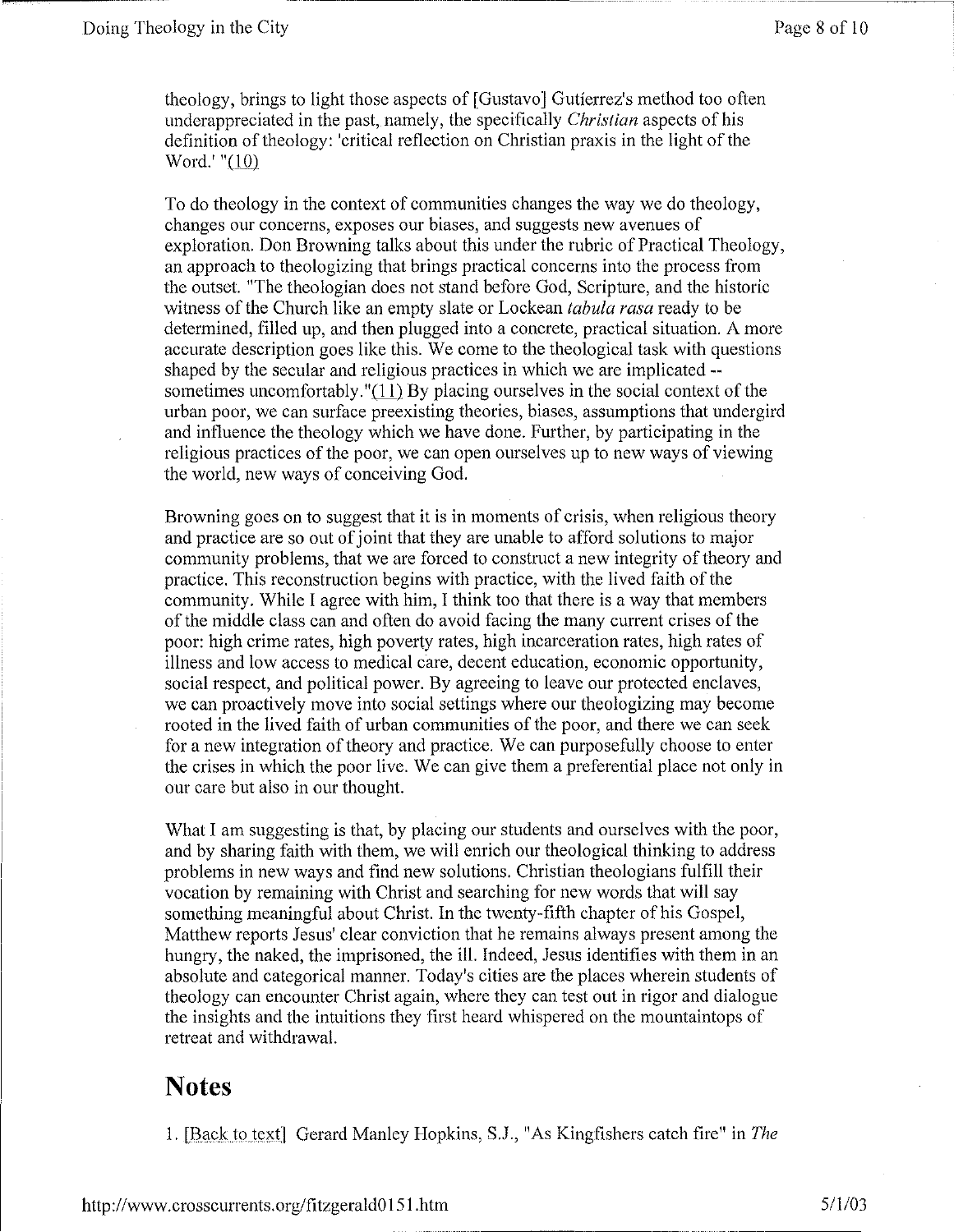*Poems of Gerard Manley Hopkins,* ed. W. H. Gardner and N. H. MacKenzie (New York: Oxford University Press, 1970), 90.

2. [Back to text] For a fine general introduction to this rapidly growing field, see Barbara Jacoby and Associates eds., *Service-Learning in Higher Education: Concepts and Practices* (San Francisco: Jossey-Bass, 1996). For up-to-date research on the effectiveness of service-learning, see Janet Eyler and Dwight E. Giles Jr.,'s extensive work, including *Where's the Learning in Service-Learning?* (San Francisco: Jossey-Bass, 1999).

3. [Back to text] Service-learning differs from community service (even if the latter contains a schedule of reading, reflection and discussion) most clearly in that students are primarily seeking understanding of a given academic question (Psychology, Sociology, Theology). Students are serving to learn and not learning to serve.

4. [Back to text] Quoted by Jean Lacouture in *Jesuits: A Multibiography* (Washington, D.C.: Counterpoint, 1995), 80. On the apostolic strategy of Ignatius and his early companions, see John W. O'Malley, S.J., *The First Jesuits*  (Cambridge, Mass.: Harvard University Press, 1993). On the importance of the urban setting for Jesuit ministries, see Thomas M. Lucas, *Landmarking: City, Church and Jesuit Urban Strategy* (Chicago: Loyola University Press, 1997).

5. [Back to text] Thomas Cook and Brain Flay, "The Persistence of Experimentally Induced Attitude Change" in *Advances in Experimental Social Psychology,* ed. L. Berkowitz, V, II (New York: Academic Press, 1978).

6. [Back to text] In his encounter with Jesus, Zacchaeus gains grace not only for himself but for his entire household, to which has come the Reign of God (Luke 19:1-10).

7. [Back to text] Still the best treatment of the social embeddedness of all human thought, see his classic *Ideology and Utopia: An Introduction to the Sociology of Knowledge,* first published in 1936 in German. There is a fine English translation by Louis Wirth and Edward Shils, published by Harcourt Brace Jovanovich.

8. [Back to text] "No Amnesty for Sorrow: The Privilege of the Poor in Christian Social Ethics" *Theological Studies* 55, no. 4 (December 1994): 638-56.

9. [Back to text] Ibid., 648.

10. [Back to text] R. Goizueta, "A Ressourcement from the Margins: U.S. Latino Popular Catholicism as Lived Religion" in *Theology and Lived Christianity,* ed. D. Hammond, Annual Publication of the College Theology Society, vol. 45 (Mystic, Conn.: Bayard, 2000), 13.

11. [Back to text] Don Browning, *A Fundamental Practical Theology* (Minneapolis: Fortress Press, 1991), 5-6.

Copyright of Cross Currents is the property of Association for Religion & Intellectual Life and its